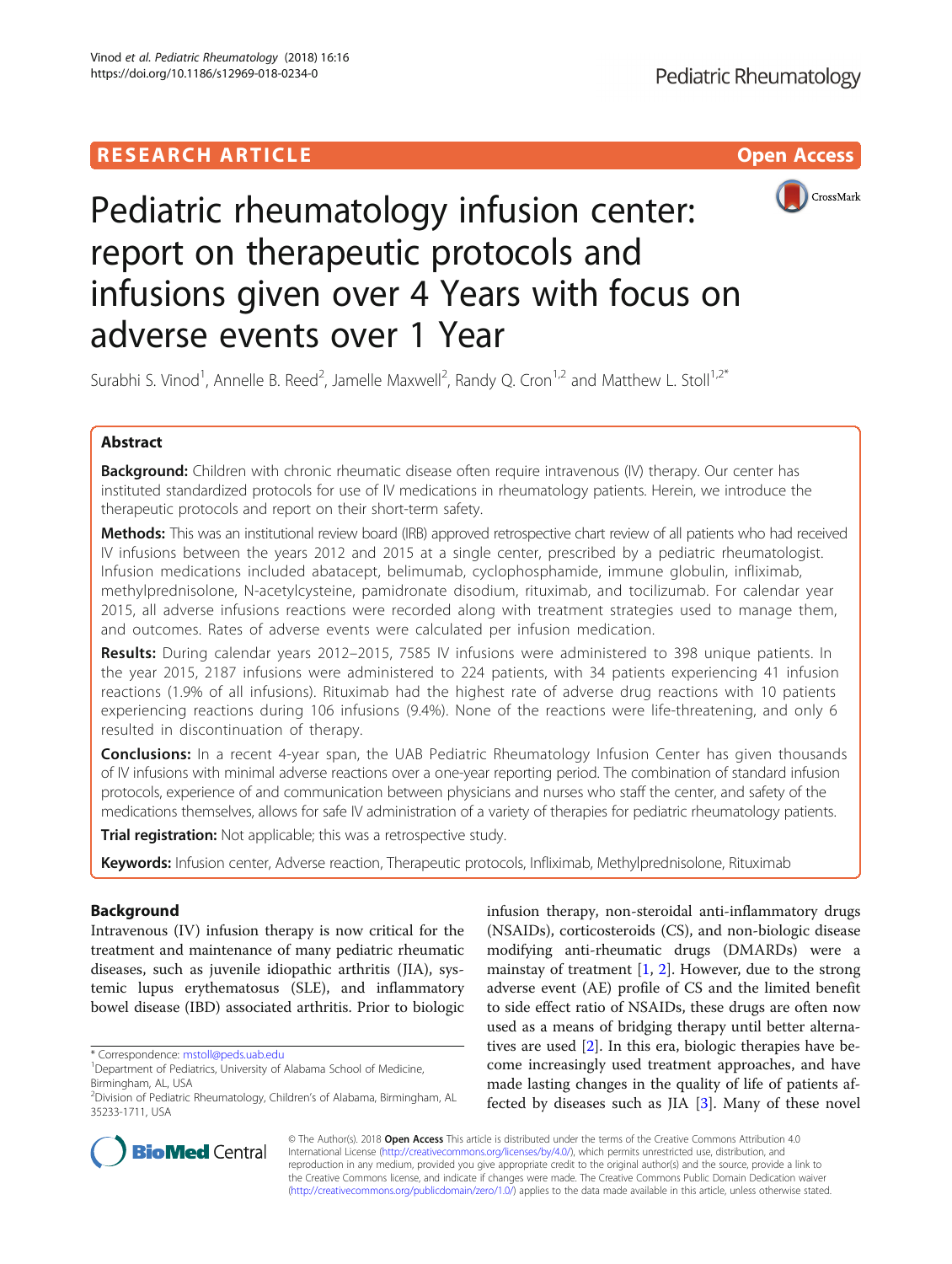biologic therapies require or at least may be administered as IV infusions. While some patients receive such therapies at home via home health or through local infusion centers, which have advantages of decreased travel burden and in some cases more flexible hours, the majority of families prefer to receive them in a wellequipped infusion center associated with a tertiary hospital, and certain medications (e.g., rituximab) are never administered via home health agencies. Although receipt of the infusions at the tertiary hospital poses some inconvenience for the family, this is mitigated to some extent by scheduling visits on the same day as the infusion, which can take place in the infusion center or in the adjacent rheumatology clinic.

In order to cope with the increased demand for providing IV infusion therapies for children with rheumatic diseases, there has been a need for expanding existing, or creating new, infusion facilities. With the creation of new pediatric rheumatology program at the University of Alabama at Birmingham (UAB) in 2007, a novel pediatric rheumatology infusion clinic (7 beds) was constructed. Protocols were created and modified to provide safe and effective IV infusions for this pediatric rheumatology population. Herein, the breadth of clinical diagnoses treated, the variety of IV therapies provided (from 2012 to 2015), and the associated AEs (2015) are reported. This information can be used to assist current and future pediatric rheumatology infusion centers in the care of pediatric rheumatology patients requiring a variety of repeated IV infusion therapies.

# Methods

## Overview of study

This is an IRB approved retrospective chart review of all patients given infusions as ordered by UAB pediatric rheumatology providers (6 physicians and 3 nurse practitioners) in the Pediatric Rheumatology Infusion Center from 2012 to 2015, including medications used off-label for the given indications. The Pediatric Rheumatology Infusion Center at UAB operates Monday-Friday from 8:00 am to 4:30 pm with infusions, depending on the medication and dose, lasting between two and 8 h (Table 1). The medications infused include abatacept, belimumab, cyclophosphamide, immune globulin, infliximab, methylprednisolone, N-acetylcysteine, pamidronate disodium, rituximab, and tocilizumab, which were given as outlined by developed standardized protocols (see Additional file [1](#page-5-0)). The protocols include pre-medications to prevent allergic reactions as well as rescue medicines should allergic-type reactions occur.

# Data collection

Clinical data about the infusion patients was collected directly from the electronic medical record (EMR). This

Table 1 Duration of infusions

| Medications by Generic Name | Duration of Infusion |
|-----------------------------|----------------------|
| Abatacept                   | 2 <sub>h</sub>       |
| Belimumab                   | 2 <sub>h</sub>       |
| Cyclophosphamide            | $6-8h$               |
| Immune Globulin-IVIG        | $2-8h$               |
| Infliximab                  | $2-6h$               |
| Methylprednisolone          | 2 <sub>h</sub>       |
| N-acetyl cysteine           | 5h                   |
| Pamidronate                 | $4-6h$               |
| Rituximab                   | $6-8h$               |
| Tocilizumab                 | $2-4h$               |

data included diagnosis, gender, infusion medications given, age at first and last infusions, and number of infusions given per patient. For calendar year 2015, a handsearch of each infusion was performed to identify any AEs that occurred during the infusions, as well as management of the reactions. All infusions are documented in the EMR. Every 15 min during the first hour of the infusion, every 30 min during the second hour of the infusion, and every 60 min thereafter, the nursing staff responsible for the infusion documents the patient's vital signs, response to therapy, rate changes, and IV site condition. Adverse drug events, as well as phone calls made and actions taken, are documented in the EMR as well. Safety events that occurred outside of the infusions (e.g., infections) were not collected as part of this report.

#### Statistical analysis

Comparisons of dichotomous variables were performed with the Chi-squared or Fisher exact tests, as appropriate; comparisons of continuous variables were performed with the Student's t-test. Microsoft Excel and SPSS (Version 25) were used for analyses of the data.

## Results

From 2012 through 2015, a total of 7585 IV infusions were given to 398 patients in the UAB Pediatric Rheumatology Infusion Center. During the calendar year 2015 alone, a total of 2187 infusions were given to 224 patients. Demographic and clinical data on the patients are shown in Table [2](#page-2-0), and a summary of the medications administered by diagnosis is included in Table [3.](#page-3-0) Among those, thirty-four patients experienced 41 infusion reactions, for a rate of infusion reactions of 1.9% of all infusions (Table [4.](#page-3-0)) The most common infusion reactions, occurring in 17 patients in total, were nausea/vomiting and throat discomfort, including tightness, itching, or pain. Medications with infusion reactions were abatacept, infliximab, immune globulin, methylprednisolone, rituximab, and tocilizumab. Rituximab had the highest rate of adverse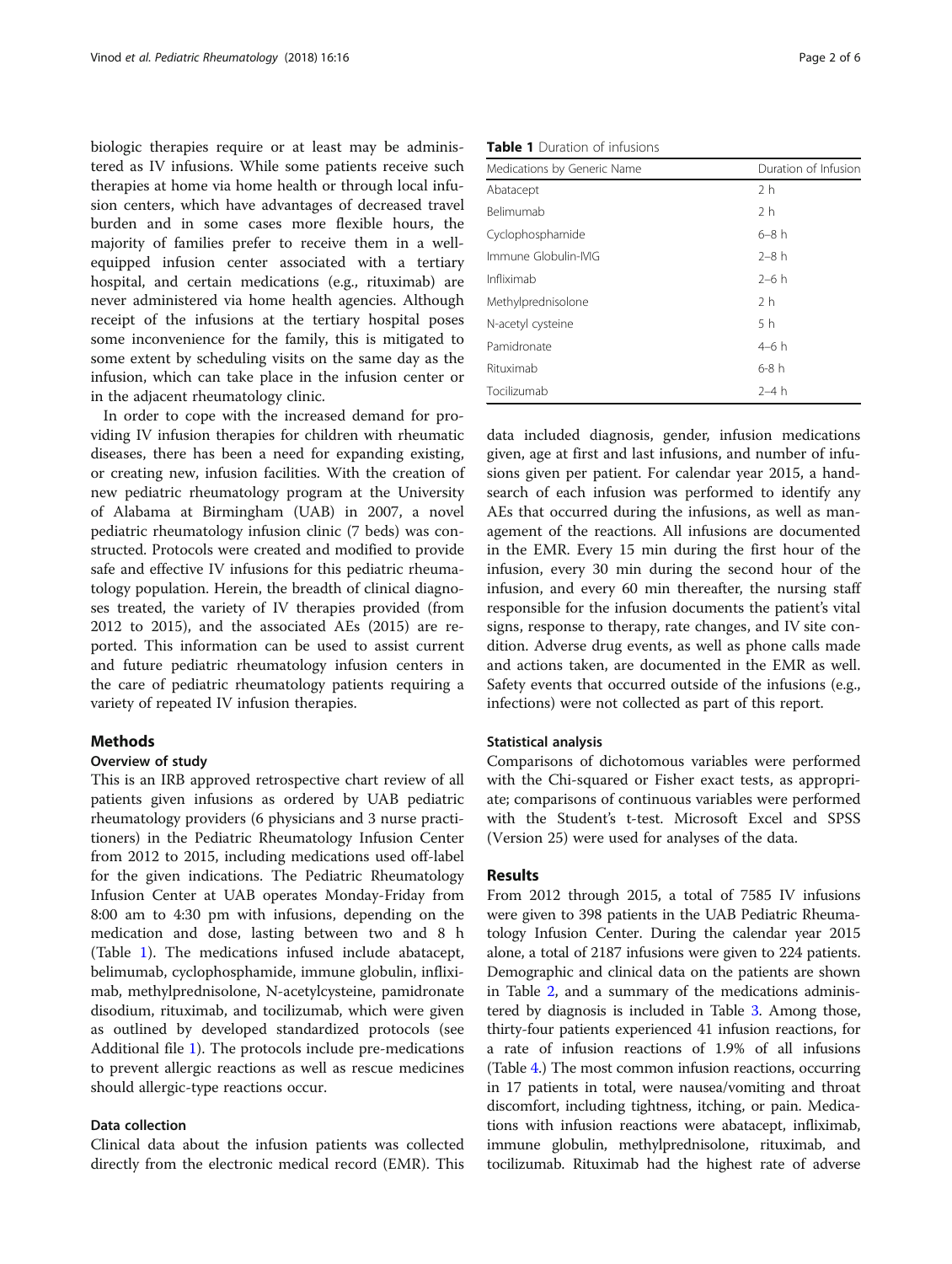<span id="page-2-0"></span>

| Table 2 Demographic and clinical features of the patient |  |  |
|----------------------------------------------------------|--|--|
| population                                               |  |  |

| Feature                                                            | n(224)          |
|--------------------------------------------------------------------|-----------------|
| <b>DIAGNOSIS</b>                                                   |                 |
| Juvenile idiopathic arthritis                                      | 100             |
| RF-negative polyarticular                                          | 35              |
| Enthesitis-related arthritis                                       | 24              |
| Oligoarticular                                                     | 17              |
| Psoriatic                                                          | 12              |
| Systemic                                                           | 7               |
| RF+ polyarticular                                                  | 5               |
| Systemic lupus erythematosus                                       | 40              |
| Inflammatory bowel disease-associated arthritis                    | 18              |
| Juvenile dermatomyositis                                           | 12              |
| Idiopathic uveitis                                                 | 10              |
| Sjogren syndrome                                                   | 8               |
| Mixed connective tissue disease                                    | 7               |
| Henoch-Schonlein purpura                                           | 5               |
| Sarcoidosis                                                        | 4               |
| Chronic recurrent multifocal osteomyelitis                         | 3               |
| Other <sup>1</sup>                                                 | 14              |
| <b>DEMOGRAPHICS</b>                                                |                 |
| Female sex                                                         | 161 (72%)       |
| Age at initiation of infusion (years: mean $\pm$ SD)               | $11.5 \pm 4.2$  |
| Age in 2015 <sup>2</sup> (years: mean $\pm$ SD)                    | $13.3 \pm 4.0$  |
| <b>THFRAPY</b>                                                     |                 |
| Therapy duration (start - September 30, 2017);<br>years: mean ± SD | $2.8 \pm 2.4$   |
| Use of antimetabolites <sup>3</sup>                                | 183 (82%)       |
| Outcome of infusions used in 2015                                  |                 |
| Continued into 2016                                                | $139^{4}$       |
| Patient transferred care                                           | 19              |
| Changed to home/local infusions or<br>subcutaneous administration  | 11              |
| Stopped due to disease control                                     | 33              |
| Stopped due to inefficacy                                          | 21 <sup>4</sup> |
| Stopped due to adverse events                                      | 6               |
| Stopped as per parental choice                                     | 5               |

<sup>1</sup>The following diagnoses had 1 patient each: Behcet Syndrome, CREST (Calcinosis, Raynaud, Esophageal dysmotility, Sclerodactyly, Telangiectasia) syndrome, cutis laxa with restrictive lung disease, eosinophilic granulomatosis with polyangiitis, hyper IgD syndrome, idiopathic pulmonary hemosiderosis, immune-mediated glomerulonephritis, idiopathic thrombocytopenic purpura, mucolipidosis type IV, orbital pseudotumor, pemphigoid, primary angiitis of the central nervous system, polymyositis, relapsing polychondritis. <sup>2</sup>Calculated as age mid-year (June 30, 2015). <sup>3</sup>azathioprine, cyclophosphamide, leflunomide, methotrexate, mycophenolate mofetil. <sup>4</sup>Ten patients were counted in both rows, due to switching from one infusion to another in 2015

drug reactions with 10 events over 106 infusions (9.4%), while belimumab, cyclophosphamide, and pamidronate were not associated with any. All but one of these reactions terminated with conservative therapy (e.g., nonsteroidal anti-inflammatory drugs, diphenhydramine, IV fluids); flushing (rash) following infusion with abatacept was treated with subcutaneous epinephrine. All of the drug-specific protocols have nursing instructions in the event of any infusion reaction (see Additional file [1\)](#page-5-0). Following those protocols, all reactions were managed by placing the infusion on hold and giving established treatments. Specifically, pain was treated with ibuprofen or acetaminophen; rashes, itching, and flushing were managed with diphenhydramine; and nausea with or without emesis were treated were ondansetron or promethazine. As per protocol, if the symptoms were deemed non-life threatening and resolved with conservative therapy as above, re-starting of the infusion was permitted. Infliximab and rituximab were often re-started at slower rates, which were gradually increased as tolerated. Only six of these infusion reactions required discontinuation of therapy (infliximab,  $n = 3$ ; methylprednisolone,  $n = 2$ ; rituximab,  $n = 1$ ); the patient who received epinephrine for suspected anaphylactic reaction to abatacept successfully tolerated additional doses. Overall, of the 224 patients who received infusions in 2015, 139 continued to receive infusions at our center in 2016, 19 transferred care due to moving out of state or graduating to adult care, 11 switched to a more convenient location or method of delivery, and 33 discontinued due to disease control. Only 6 discontinued due to adverse events, 5 due to parental choice, and 21 due to inefficacy, of whom 10 successfully switched to a different infusion.

Of the 224 patients receiving IV infusions, 183 (82%) received one or more anti-metabolites (azathioprine, cyclophosphamide, leflunomide, methotrexate, mycophenolate mofetil). Among the medications as a whole, there was no obvious association between development of infusion reactions and use of an anti-metabolite. Infusion reactions were observed in 9/41 (22%) of patients not taking an anti-metabolite versus 25/183 (14%) of patients on one ( $p = 0.181$ ). However, among patients taking infliximab, there was a trend towards an association, with infusion reactions observed in 3/12 (25%) of patients not taking an anti-metabolite versus 6 / 82  $(7.3\%, p = 0.087,$  Fisher's exact test) among patients who were taking an anti-metabolite. Interestingly, among those taking infliximab, patients with an infusion reaction were younger  $(10 \pm 3.8 \text{ versus } 14 \pm 3.8 \text{ years})$  $p = 0.008$ , Student's t-test) than those who did not; this association did not hold for the group as a whole (data not shown). Female patients (29/161, 18%) may have been more likely to develop infusion reactions than males (5/63, 7.9%,  $p = 0.059$ ).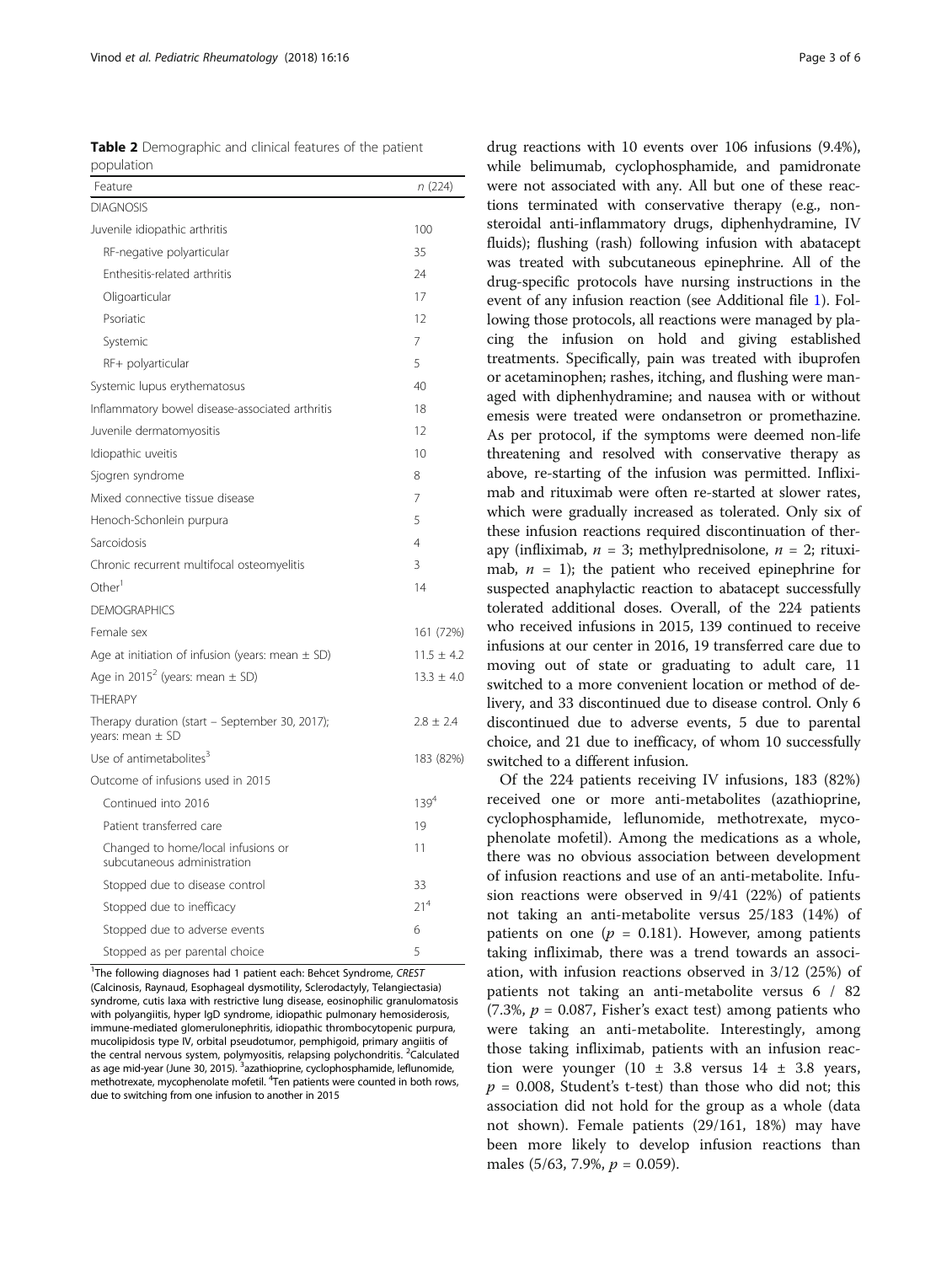<span id="page-3-0"></span>Table 3 List of infusions by diagnosis

| Disease         | ABT            | Belimumab      | <b>CYT</b> | <b>IVIg</b> | INX            | MP  | Pamidronate | <b>RTX</b> | TCZ |
|-----------------|----------------|----------------|------------|-------------|----------------|-----|-------------|------------|-----|
| JIA             | 29             |                |            |             | 57             | 32  |             |            | 12  |
| <b>SLE</b>      |                | $\overline{2}$ | 14         | 8           |                | 35  |             | 22         |     |
| IBD-a           |                |                |            |             | 17             | 5   |             |            |     |
| <b>JDM</b>      |                |                |            | 11          |                | 11  |             |            |     |
| Uveitis         |                |                |            |             | $\mathsf{G}$   | 2   |             |            |     |
| Sjogren         |                |                |            |             |                | 8   |             |            |     |
| <b>MCTD</b>     | $\overline{2}$ |                |            |             |                | 6   |             | 3          |     |
| <b>HSP</b>      |                |                |            | 3           |                | 5   |             | 3          |     |
| Sarcoidosis     |                |                |            |             | $\overline{4}$ | 3   |             |            |     |
| CRMO            |                |                |            |             | $\overline{2}$ |     |             |            |     |
| GPA             |                |                |            |             |                | 3   |             | 3          |     |
| Other           |                |                |            | 6           | $\overline{4}$ | 9   |             | 5          |     |
| Total patients  | 31             | $\overline{2}$ | 17         | 30          | 94             | 120 | 3           | 45         | 12  |
| Total infusions | 237            | 26             | 76         | 266         | 816            | 513 | 7           | 106        | 140 |

Abbreviations: ABT Abatacept, CRMO Chronic recurrent multifocal osteomyelitis, GPA Granulomatosis with polyangiitis, HSP Henoch-Schonlein purpura, IBD-a Inflammatory bowel disease-associated arthritis; INX Infliximab, IVIg Intravenous immunoglobulin, JDM Juvenile dermatomyositis, JIA Juvenile idiopathic arthritis, MCTD Mixed connective tissue disease, MP Methylprednisolone, RTX Rituximab, SLE Systemic lupus erythematosus, TCZ Tocilizumab

# **Discussion**

Modern therapeutics have dramatically altered the landscape for children with a variety of rheumatic diseases, including JIA and lupus [[3](#page-5-0), [4\]](#page-5-0). Although many biologics have the convenience of injectable delivery that the patient or family can self-administer, still others require IV infusions. In addition to the well-known risks associated with immunosuppressive therapy, in general [\[5\]](#page-5-0), IV medications have their attendant risks of infusion reactions, that while unusual, can in very rare cases prove life-threatening [[6](#page-5-0)]. With medications such as rituximab and infliximab, it is estimated that up to 10% of adults have an infusion reaction severe enough to warrant permanent discontinuation of therapy [\[7](#page-5-0)–[9](#page-5-0)]. There is mixed data as to the risk of infusion reactions in the pediatric population. Aeschlimann et al. [[10](#page-5-0)] reported infusion reactions in only 46/2446 (2%) of infliximab infusions, of which only six resulted in discontinuation. However, Al-Mayouf et al. [\[11](#page-5-0)] reported 10 suspected anaphylaxis reactions, 8 of which were associated with infliximab among 52 patients taking infusions. Likewise, Lahdenne et al. [\[12](#page-5-0)] reported 12 infusion reactions, 8 of which were deemed severe, among 64 patients taking infliximab despite 100% use of anti-metabolites. In contrast to these experiences, our experience has been

Table 4 Number of infusion reactions in 2015

| Reaction                      | ABT<br>(237) | <b>IVIG</b><br>(266) | <b>INX</b><br>(816) | MP<br>(513) | <b>RTX</b><br>(106) | TCZ (140) | Total Infusion Reactions |
|-------------------------------|--------------|----------------------|---------------------|-------------|---------------------|-----------|--------------------------|
| Rash                          |              | $\overline{2}$       |                     |             |                     |           | $\overline{4}$           |
| Nausea/Vomiting               |              | 2                    |                     | 5           |                     |           | 9                        |
| Cough                         |              |                      |                     |             | 2                   |           | 3                        |
| Throat Tightness/Itching/Pain |              | 2                    |                     |             | 5                   |           | 8                        |
| Chest Pain/Tightness          |              |                      |                     |             |                     |           | 2                        |
| Headache                      | 3            | 2                    | 3                   |             |                     |           | 8                        |
| Swelling                      |              |                      | 2                   |             |                     |           | 3                        |
| Wheezing                      |              |                      |                     |             |                     |           |                          |
| Hives                         |              |                      |                     |             |                     |           |                          |
| <b>Blurry Vision</b>          |              |                      |                     |             |                     |           |                          |
| Abdominal Pain                |              |                      |                     |             |                     |           |                          |
| Total Events                  | 5            | 9                    | 9                   |             | 10                  |           | 41                       |

Medications not associated with any infusion reactions are not included in the table

Abbreviations: ABT Abatacept, INX Infliximab, IVIG Intravenous immunoglobulin, MP Methylprednisolone, RTX Rituximab, TCZ Tocilizumab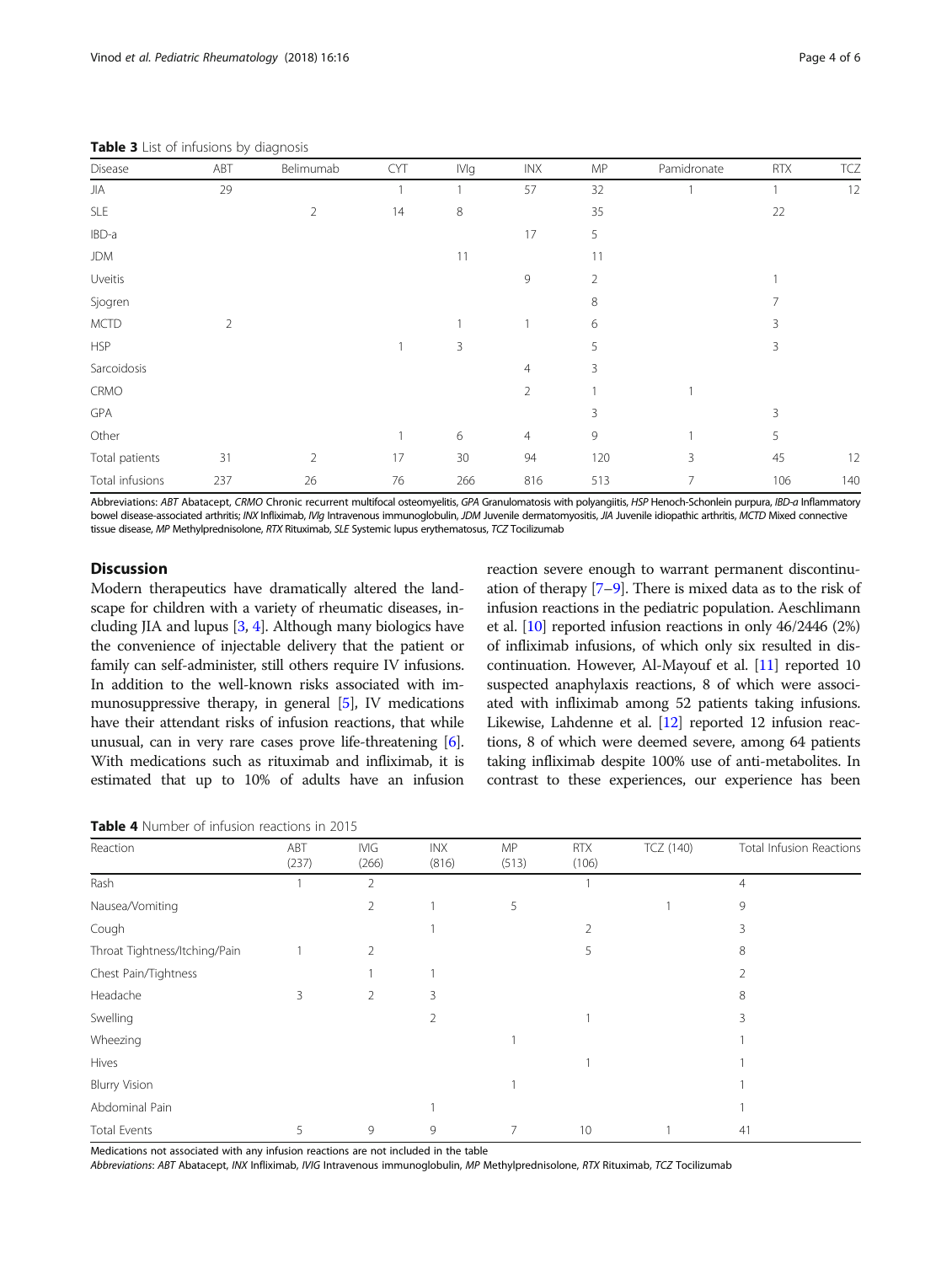largely positive. As a whole, we administered 7585 IV infusions to 398 unique patients from 2012 to 2015. In 2015 alone, 2187 infusions were given to 224 patients. Of those, 41 (1.9%) were associated with an infusion reaction of any sort. However, only 1 reaction was treated with an emergency medication, and only 6 of those 2187 infusion reactions (0.27%) resulted in discontinuation of therapy. All of the reactions that did occur in 2015 would fall under the heading of mild adverse reactions, as defined by the Rheumatology Common Toxicity criteria (RCTC) [\[13](#page-5-0)].

Several factors may be responsible for our success with the administration of IV therapy. First, we have a skilled team of medical professionals overseeing the delivery of the infusions. All nurses working in the Infusion Center graduated from an accredited school of nursing with an RN license, possess at least one year of recent nursing experience upon hiring, are certificated in Basic Life Support, and are certificated for the administration of chemotherapy within six months of securing employment. Second, the infusion clinic shares space with the rheumatology clinic, and by policy, at least one pediatric rheumatology physician or nurse practitioner must be present on campus at all times during operation of the infusion clinic. This facilitates rapid telephone or in person assessment of the patient. Consequently, symptoms such as flushing or chest pain that could fall anywhere on the spectrum from anxiety to anaphylaxis are rapidly and efficiently assessed by skilled providers. Third, the detailed infusion protocols (see Additional file [1\)](#page-5-0) provide for pre-medications, call for availability of emergency bedside medications, and specify actions taken during both mild as well as potentially lifethreatening infusion reactions. For patients receiving rituximab, data from a randomized trial indicated that pretreatment with 100 mg of methylprednisolone resulted in decreased risk of infusion reactions [[14](#page-5-0)]. With respect to infliximab, the role of pre-medication is less clear. A randomized trial indicated that pre-medication with betamethasone provided no benefit [\[15\]](#page-5-0), while observational studies have yield mixed evidence with respect to benefits of anti-histamines [\[10,](#page-5-0) [12,](#page-5-0) [16,](#page-5-0) [17\]](#page-5-0). Arguably, however, the rarity (9/816) and mild nature of the infusion reactions among patients taking infliximab provide scant impetus to adjust the protocols. Finally, our positive experiences also speak to the general safety of the medications used. Additional factors that may promote the safety of the medications described herein are high doses accompanied by frequent administration of drugs such as infliximab [[18](#page-5-0)] and frequent use of concomitant DMARDs. Eighty-two percent of patients taking any infusion and 88% of our patients on infliximab used an anti-metabolite. With respect to dose, the mean infliximab dose was 13.8 mg/Kg, with none of our patients receiving doses  $< 6$  mg/Kg. This appears to reflect a strong difference between our patients and those reported by Lahdenne et al. [\[12\]](#page-5-0) , in whom the average total dose was 243 mg ; the article by Al-Mayouf et al. [[11](#page-5-0)] did not discuss medication doses or premedications. These factors appear to result in decreased incidence of development of anti-drug antibodies and of infusion reactions in general [[19](#page-5-0), [20\]](#page-5-0), and use of antimetabolites appeared to be protective against the development of infusion reactions among patients taking infliximab in our study; levels of anti-drug antibodies were not routinely available in our patients. It is possible that the safety profile described herein is due to the fact that many of the patients had been on therapy for several years (Table [2](#page-2-0)) and thus, those patients who were prone to infusion reactions may have already discontinued the therapy. However, infusion reactions were no more likely among those patients newly started on therapy in 2015 (11/80, 14%) as compared to those who had started prior to 2015 (23/144, 16%,  $p = 0.657$ ); similar trends were observed among the sub-group taking infliximab (data not shown). Ultimately, the precise factors responsible for the safety of the infusions reported herein cannot be determined, however.

Some of the symptoms reported in the infusion reactions (Table [4\)](#page-3-0) overlap with those that would be seen during life-threatening anaphylactic events, e.g. itching and swelling of the throat and face, hives, rash, and cough, with one episode of nausea/vomiting. The most frequent culprit in our study was rituximab, in which 10 such reactions were observed over 106 infusions (9.4%) given over 2015. A similar experience was reported by Moss et al. [[21](#page-5-0)], in their report of 10 infusions reactions over 185 infusions. In their study, as in ours, all reactions resolved with conservative management, and patients were able to receive subsequent infusions. Similarly, Lequerre et al. [[22](#page-5-0)] reported that instituting a protocol in which similar infusion reactions were treated with slowing the rate of the infusion permitted continuation of therapy in patients who in the past would have had to discontinue treatment with the offending agent. True anaphylactic reactions do not resolve with diphenhydramine, nor would slowing the rate of infusion provide any safety benefit, and repeat infusions would not be tolerated. Therefore, although tryptase levels were not obtained, such events likely represented anaphylactoid reactions. The overlapping symptoms between these reactions and true anaphylaxis underscore the benefits of having an experienced nursing staff as well as immediate availability of trained clinicians. While delays in the treatment of anaphylaxis can be fatal, there are also substantial risks associated with falsely labeling a reaction as anaphylactic, thus permanently depriving the patient of use of a potentially life-saving medication.

# Conclusions

In recent years, the UAB Pediatric Rheumatology Infusion Center has treated a wide variety of diagnoses and given